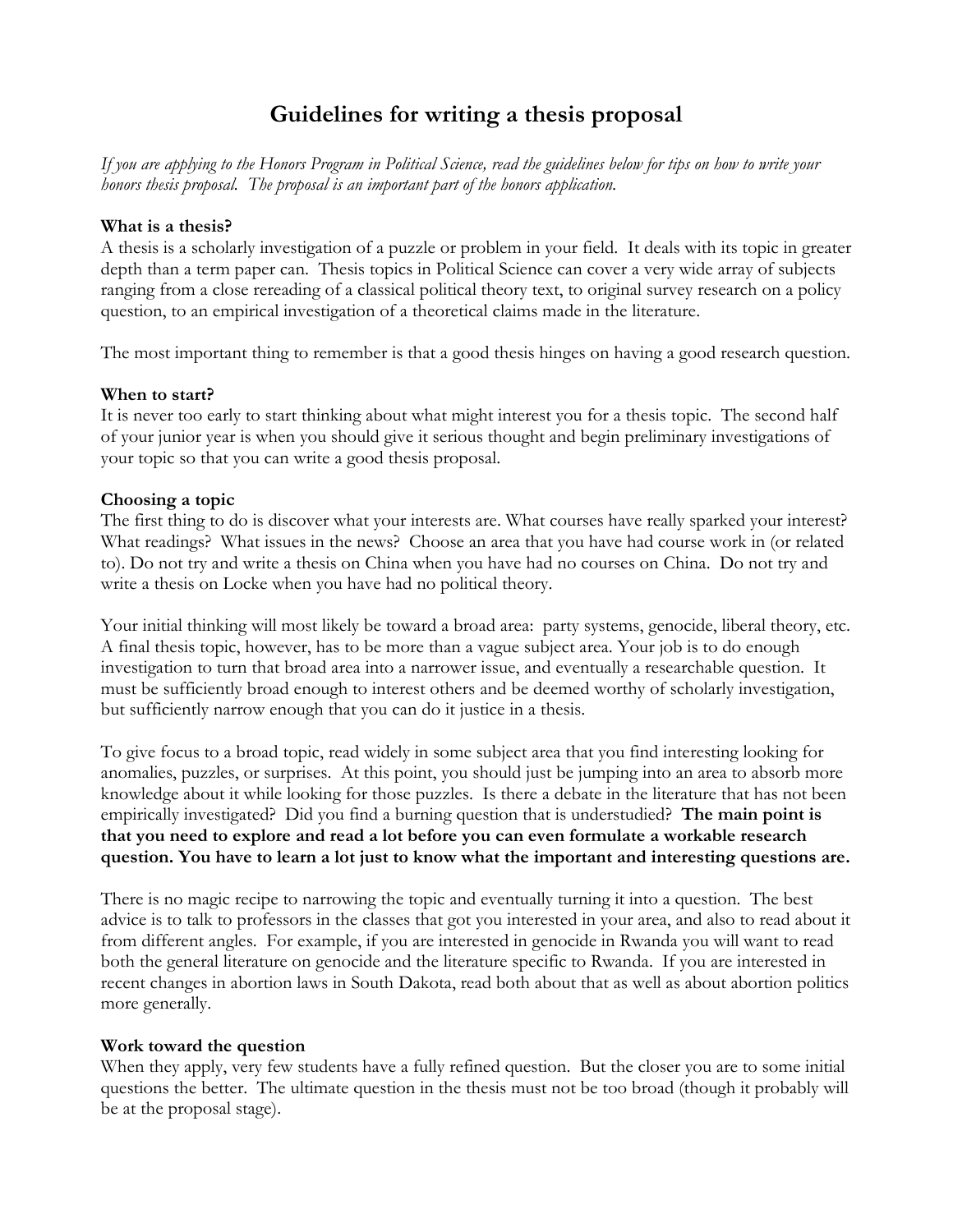Here are some examples of questions that are good starts (proposal stage), but much too big ultimately:

- How can we explain rapid economic development?
- How can we explain the success of the social revolutions of the  $19<sup>th</sup>$  and  $20<sup>th</sup>$  centuries?
- What are the effects of negative campaign ads on voter behavior?

During the initial thesis semester, the above questions can then be further narrowed to:

- Given the idea that access to natural resource endowments have played an important role in promoting economic development in industrialization of UK and US, why did Korea and Taiwan, both resource-poor countries industrialize at a similar rate?
- Given what we know about revolutions, why is it that North Korea has not seen a revolution against the present regime?
- Given what we know about the effects of negative campaign ads, why do we not see lower voter turnout in this election (the expected outcome?)

Most of you will end up with a "why" or "how" question. It is explanatory rather than descriptive. Sometimes students will investigate a "what" or descriptive question that is not studied in the literature. Here there will be a very heavy emphasis on primary sources.

# **Summing up**

In general, people move from a general subject area or topic, to a question:

- **Subject area:** The Rwandan genocide or US policies on assassination.
- **Slightly more narrow subject area:** The impact of the genocide on women. Or, how the US policy on assassination has changed.
- **More manageable question:** What has the specific impact of the genocide been on women survivors and what implications do their situations have for future stability? Or, what has caused the change in US assassination policies over time and, given a particular set of moral considerations (or foreign policy goals, etc), is the current policy a reasonable one.

Your proposal should be as far along in this process of moving from general area, to topic, to question as possible.

# **Writing the proposal**

Your proposal should:

- explain the topic or question that interests you;
- give a sense of the importance of it;
- show or reflect that you have done preliminary research;
- indicate what background courses you have to prepare yourself for this area of research;
- if you have spoken to potential advisors, indicate who. (You need not have an advisor at application.)